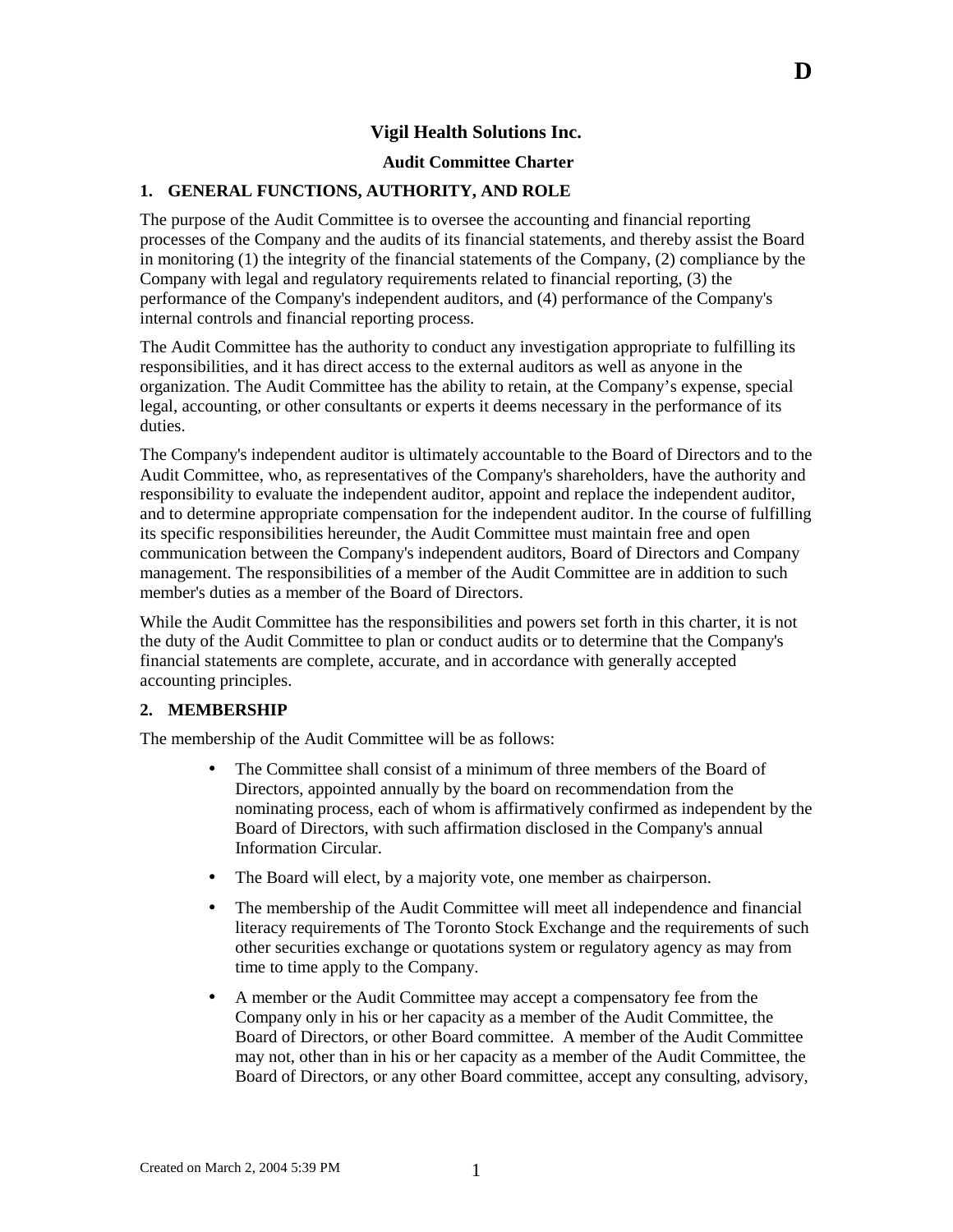or other compensatory fee from the Company, and may not be an affiliated person of the Company or any subsidiary thereof.

**D** 

### **3. RESPONSIBILITIES**

The responsibilities of the Audit Committee shall be as follows:

- A. Frequency of Meetings
	- The Audit Committee Chair shall prepare and/or approve an agenda in advance of each meeting
	- Meet in person, or telephonically, quarterly or more often as may be deemed necessary or appropriate in its judgment.
	- The Audit Committee will meet with the independent auditor at least once annually, either in person or telephonically. This will include one "in camera" meeting with the auditors and without officers or employees of the Company present.
- B. Reporting Responsibilities
	- Provide to the Board of Directors proper Committee minutes.
	- Report Committee actions to the Board of Directors with such recommendations, as the Committee may deem appropriate.
- C. Charter Evaluation

Annually review and reassess the adequacy of this Charter and recommend any proposed changes to the Board of Directors for approval.

- D. Whistleblower Mechanism
	- Adopt and review annually a procedure through which employees and others can confidentially and anonymously inform the Audit Committee regarding any concerns about the Company's accounting, internal accounting controls or auditing matters. The procedure shall include responding to and keeping of records of, any such complaints.
- E. Legal Responsibilities
	- Perform such functions as may be assigned by law, by the Company's certificate of incorporation, memorandum, articles or similar documents, or by the Board of Directors.

### **4. INDEPENDENT AUDITOR**

- A. Nominations
	- Appoint annually the independent auditor to be proposed for board and shareholder approval.
- B. Compensation and Evaluation
	- Approve for recommendation to the board the compensation of the independent auditor, evaluate the performance of the independent auditor and, if so determined by the Committee and the approved by the board, replace the independent auditor.
- C. Engagement Procedures for Non-audit Services
	- Establish policies and procedures for the engagement of the independent auditor to provide non-audit services.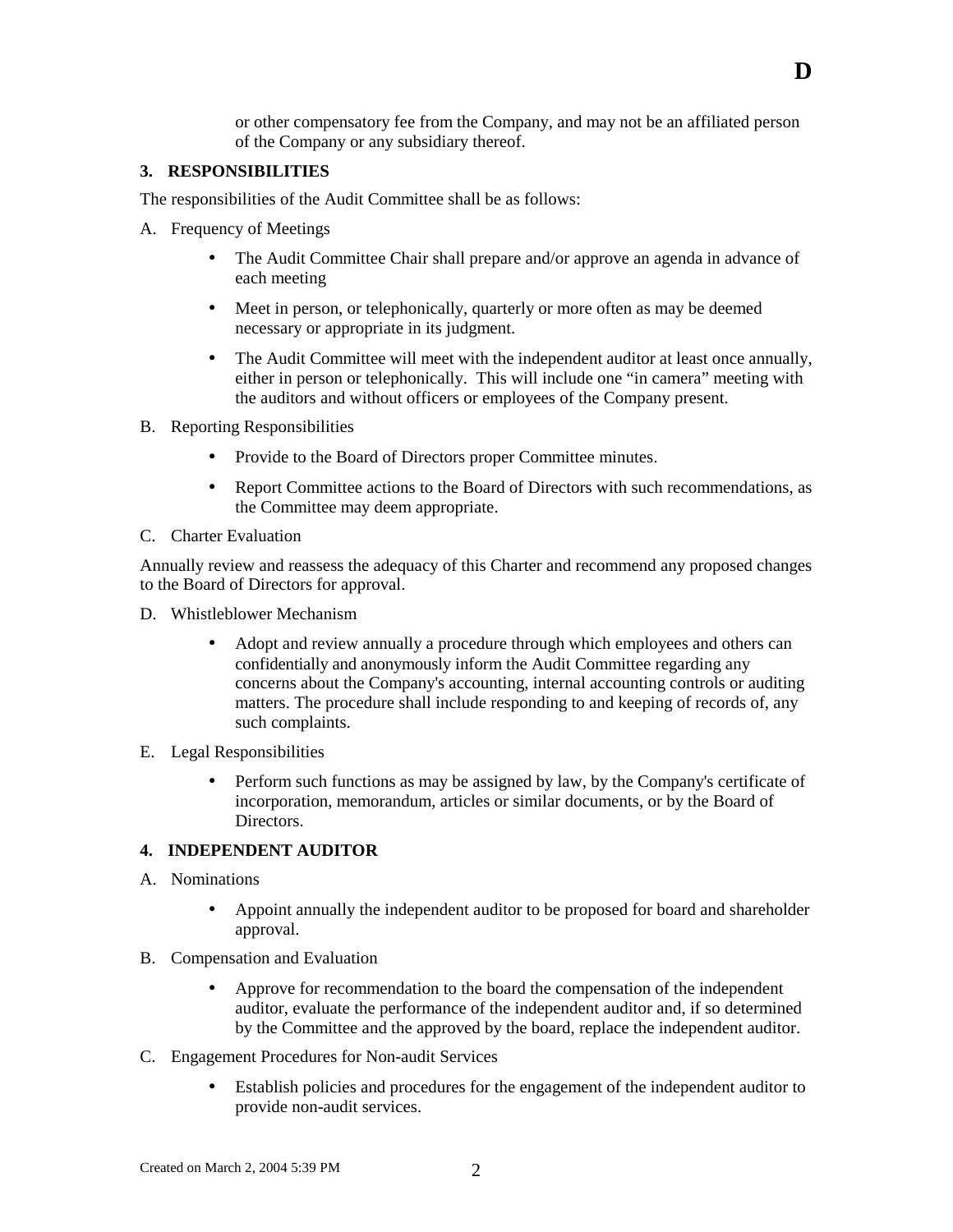- Ensure that the independent auditor is not engaged for any activities not allowed by any of the Canadian provincial securities commissions, or any securities exchange on which the Company's shares are traded.
- Inform management that the auditors are not to be engaged for any of the following nine types of non-audit services:
	- ! Bookkeeping or other services related to accounting records or financial statements of the Company;
	- ! Financial information systems design and implementation consulting services;
	- ! Appraisal or valuation services, fairness opinions, or contributions-inkind reports;
	- Actuarial services:
	- Internal audit outsourcing services;
	- ! Any management or human resources function;
	- ! Broker, dealer, investment advisor, or investment banking services;
	- Legal services;
	- ! Expert services related to the auditing service; and
	- ! Any other service the Board of Directors determines is not permitted.

The auditors are prohibited from providing the services above.

- D. Hiring Practices
	- Ensure that no individual who is, or in the past 3 years has been, affiliated with or employed by a present or former auditor of the Company or an affiliate, is hired by the Company as a senior officer until at least 3 years after the end of either the affiliation or the auditing relationship unless compliance with the Toronto Stock Exchange and the requirements of such other securities exchange or quotations system or regulatory agency as may from time to time apply to the Company is confirmed.

### E. Independence Test

- Take reasonable steps to confirm the independence of the independent auditor, which shall include:
	- Ensuring receipt from the independent auditor of a formal written statement delineating all relationships between the independent auditor and the Company, consistent with the Toronto Stock Exchange and the requirements of such other securities exchange or quotations system or regulatory agency as may from time to time apply to the Company;
	- ! Considering and discussing with the independent auditor any relationships or services provided to the Company, including non-audit services, that may impact the objectivity and independence of the independent auditor; and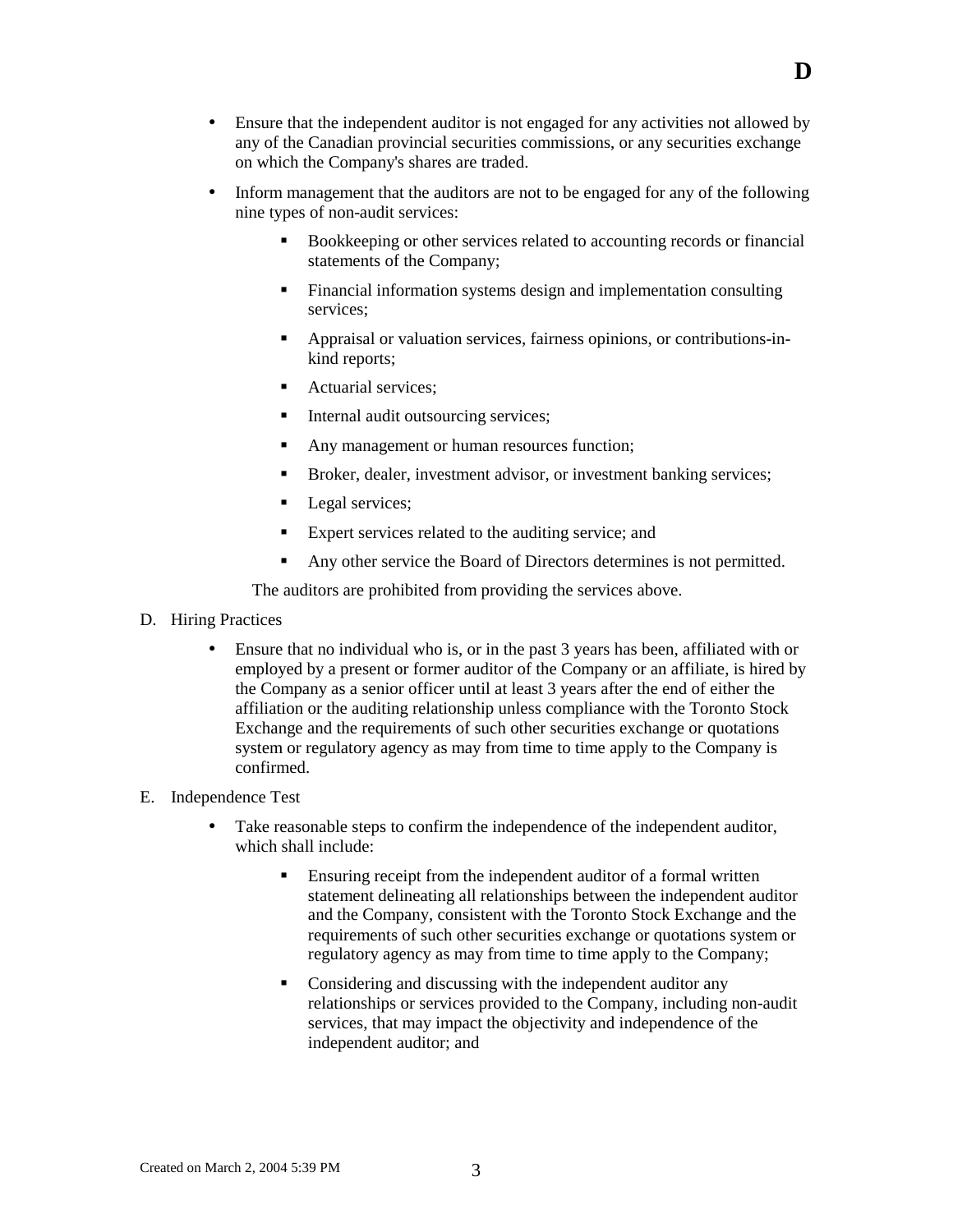- ! As necessary, taking, or recommending that the Board of Directors take, appropriate action to oversee the independence of the independent auditor.
- F. Audit Committee Meetings
	- Notify the independent auditor of every Audit Committee meeting and permit the independent auditor to appear and speak at those meetings.
	- At the request of the independent auditor, convene a meeting of the Audit Committee to consider matters the auditor believes should be brought to the attention of the directors or shareholders.
	- Keep minutes of its meetings and report to the Board for approval of any actions taken or recommendations made.
- G. Restrictions
	- Confirm with management and the independent auditor that no restrictions are placed on the scope of the auditors' review and examination of the Company's accounts.

# **5. OTHER PROFESSIONAL CONSULTING SERVICES**

Engagement Review

- As necessary, consider with management the rationale and selection criteria for engaging professional consulting services firms.
- Authority and responsibility to select evaluate and approve professional consulting services engagements.

## **6. AUDIT AND REVIEW PROCESS AND RESULTS**

- A. Scope
	- Consider, in consultation with the independent auditor, the audit scope and plan of the independent auditor.
- B. Review Process and Results
	- Consider and review with the independent auditor the matters required to be discussed by all applicable regulatory and legal requirements.
	- Review and discuss with management and the independent auditor at the completion of the annual examination:
		- ! The Company's audited financial statements and related notes;
		- The Company's MD&A and news releases related to financial results;
		- ! The independent auditor's audit of the financial statements and its report thereon;
		- ! Any significant changes required in the independent auditor's audit plan;
		- ! The appropriateness of the presentation of any non-GAAP related financial information;
		- Any serious difficulties or disputes with management encountered during the course of the audit; and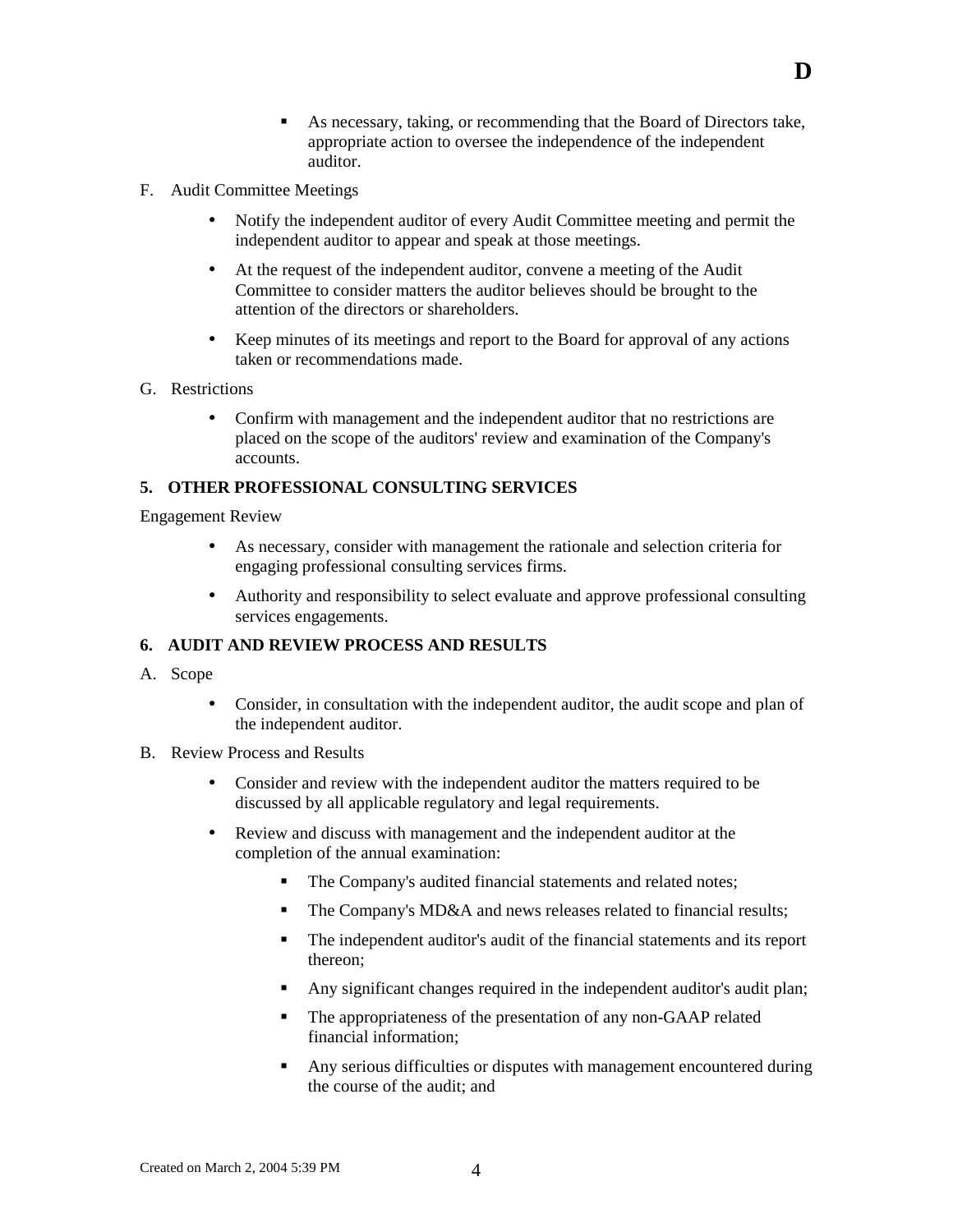- ! Other matters related to the conduct of the audit, which are to be communicated to the Audit Committee under generally accepted auditing standards.
- Review the management letter delivered by the independent auditor in connection with the audit.
- Review with financial management and the external auditors the company's quarterly financial results and related documents prior to the release of earnings and/or the company's quarterly financial statements prior to filing or distribution. Discuss any significant changes to the Company's accounting principles. The Chair of the Committee may represent the entire Audit Committee for purposes of this review.
- Review and discuss with management and the independent auditor the adequacy of the Company's internal accounting and financial controls that management and the Board of Directors have established and the effectiveness of those systems, and inquire of management and the independent auditor about significant financial risks or exposures and the steps management has taken to minimize such risks to the Company.
- Meet separately with the independent auditor and management, as necessary or appropriate, to discuss any matters that the Audit Committee or any of these groups believe should be discussed privately with the Audit Committee.
- Review and discuss with management and the independent auditor the accounting policies which may be viewed as critical, including all alternative treatments for financial information within generally accepted accounting principles that have been discussed with management, and review and discuss any significant changes in the accounting policies of the Company and industry accounting and regulatory financial reporting proposals that may have a significant impact on the Company's financial reports.
- Review with management and the independent auditor the effect of regulatory and accounting initiatives as well as off-balance sheet structures, if any, on the Company's financial statements.
- Review with management and the independent auditor any correspondence with regulators or governmental agencies and any employee complaints or published reports, which raise material issues regarding the Company's financial statements or accounting policies.
- Review with the Company's General Counsel legal matters that may have a material impact on the financial statements, the Company's financial compliance policies and any material reports or inquiries received from regulators or governmental agencies related to financial matters.
- Following satisfactory review recommend the financial statements and associated material to the board for approval.

### **7. SECURITIES REGULATORY FILINGS**

• Review filings with the Canadian provincial securities commissions and other published documents containing the Company's financial statements.